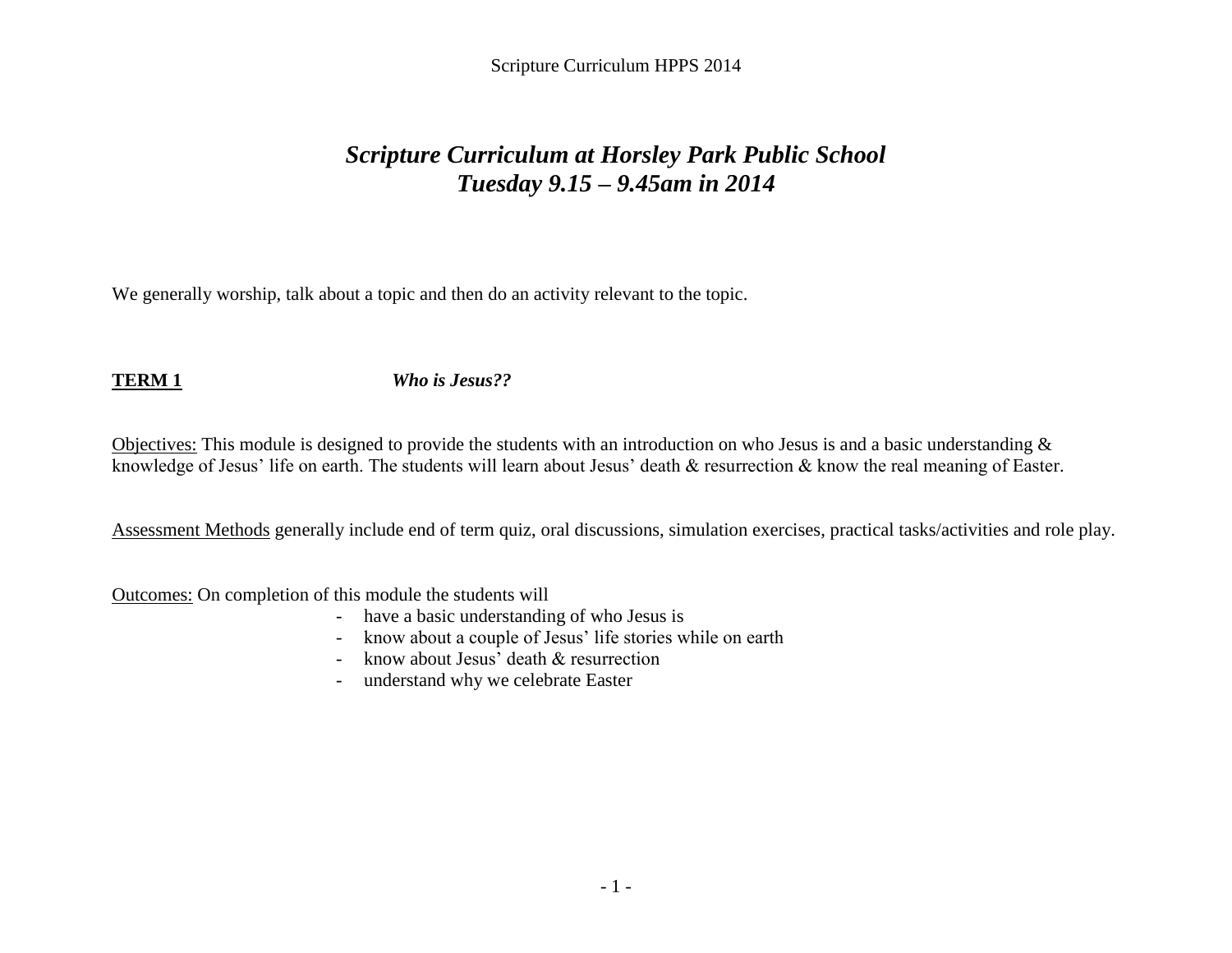| <b>Date</b> | <b>Topic</b>                                                 | &                                                                                           | <b>Scripture</b>                                      | <b>Game or Activity</b>                               |  |
|-------------|--------------------------------------------------------------|---------------------------------------------------------------------------------------------|-------------------------------------------------------|-------------------------------------------------------|--|
| 12.02.      | Welcome $-$ get to know everyone $-$<br>rules, expectations, |                                                                                             |                                                       |                                                       |  |
| 19.02.      |                                                              | <b>Prophecy about Jesus' coming</b>                                                         | <i>Isaiah 7:1-17, 9:2-7</i>                           | <b>Blindfolded walk to</b><br>establish trust & faith |  |
| 26.02.      |                                                              | Who is Jesus on earth/ Jesus heals a sick boy                                               | John 4:46-51                                          | <b>Activity-Bible A Book</b>                          |  |
| 05.03.      |                                                              | <b>Birthday Party for Term 1</b>                                                            |                                                       | <b>Games</b>                                          |  |
| 12.03.      | how to serve                                                 | Stories about Jesus's life on earth/Jesus shows                                             | <b>John 13:1-17</b>                                   | <b>Activity-Bible ABook</b>                           |  |
| 19.03.      | <b>The Lord's Supper</b>                                     |                                                                                             | <b>Matthew 26:26-29</b>                               | <b>Treasure Hunt</b>                                  |  |
| 26.03.      |                                                              | <b>Easter &amp; Jesus prays for help, Jesus is arrested</b><br>Jesus is killed on the cross | <b>Matthew 26:36-56</b><br><b>Matthew 27:27-40</b>    | <b>Easter Hunt</b>                                    |  |
| 02.04.      | <b>Jesus goes to heaven</b>                                  | <b>Resurrection of Jesus/Jesus is alive &amp;</b>                                           | <b>Matthew 28:1-10</b><br>Luke 24:50-53 & Acts 1:6-11 | <b>Discussion</b>                                     |  |
| 09.04.      |                                                              | Who is Jesus $-$ his life on earth RECAP                                                    |                                                       | <b>Talk &amp; Discussion</b>                          |  |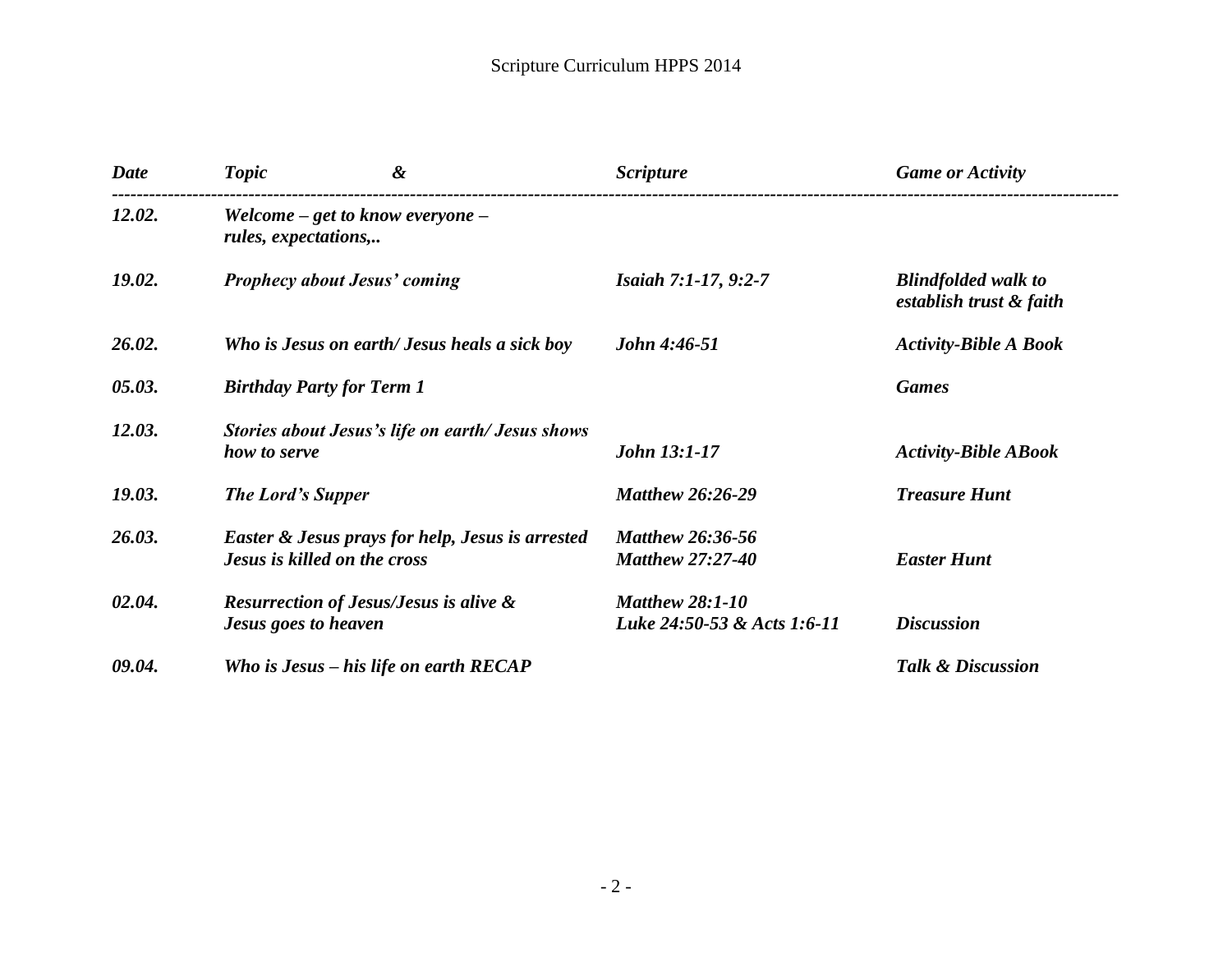### *TERM 2 After Jesus's Resurrection - The Lord's Prayer – Some apostles – The Holy Spirit*

Objectives: This module is designed to provide the students with the understanding of who the Holy Spirit is and how they can utilise the Lord's Prayer and the power of prayer in their daily life. The students will be provided with a basic understanding on who some of the apostles are and what work they did.

Assessment Methods generally include end of term quiz, oral discussions, simulation exercises, practical tasks/activities and role play.

- be able to use prayer as a daily tool
- understand the power of the Holy Spirit & have knowledge of some apostles & their purpose

| <b>Date</b> | Topic                                                     | &                                      | <b>Scripture</b>                   | <b>Game or Activity</b>                    |
|-------------|-----------------------------------------------------------|----------------------------------------|------------------------------------|--------------------------------------------|
| 07.05.      |                                                           | <b>God's Spirit comes to Help</b>      | Acts 2:1-4                         | Talk & Game                                |
| 14.05.      | <b>The Lord's Prayer</b>                                  |                                        |                                    | Letterbox to hold prayers CRAFT            |
| 21.05.      | <b>The Lord's Prayer</b>                                  |                                        |                                    | Letterbox & prayer request CRAFT           |
| 28.05.      | <b>Story about SAUL/PAUL</b><br><b>Ananias helps Saul</b> |                                        | Acts $9:1-4$<br>Acts 9:10-18, 13:9 | <b>Discussion</b>                          |
| 04.06.      | A Blind Man Sees Again                                    |                                        | Mark 10:46-52                      | <b>Activity from Bible Activity Book</b>   |
| 11.06.      |                                                           | Peter in Jail & Term 2 Birthdays       | Acts 12:1-18                       | <b>Celebration for Term 2 Birthdays</b>    |
| 18.06.      | A Beggar at the Temple                                    |                                        | Acts $2:43-3:10$                   | Question writing for puzzle by<br>students |
| 25.06.      |                                                           | <b>Recapture of Term with a PUZZLE</b> |                                    | Puzzle                                     |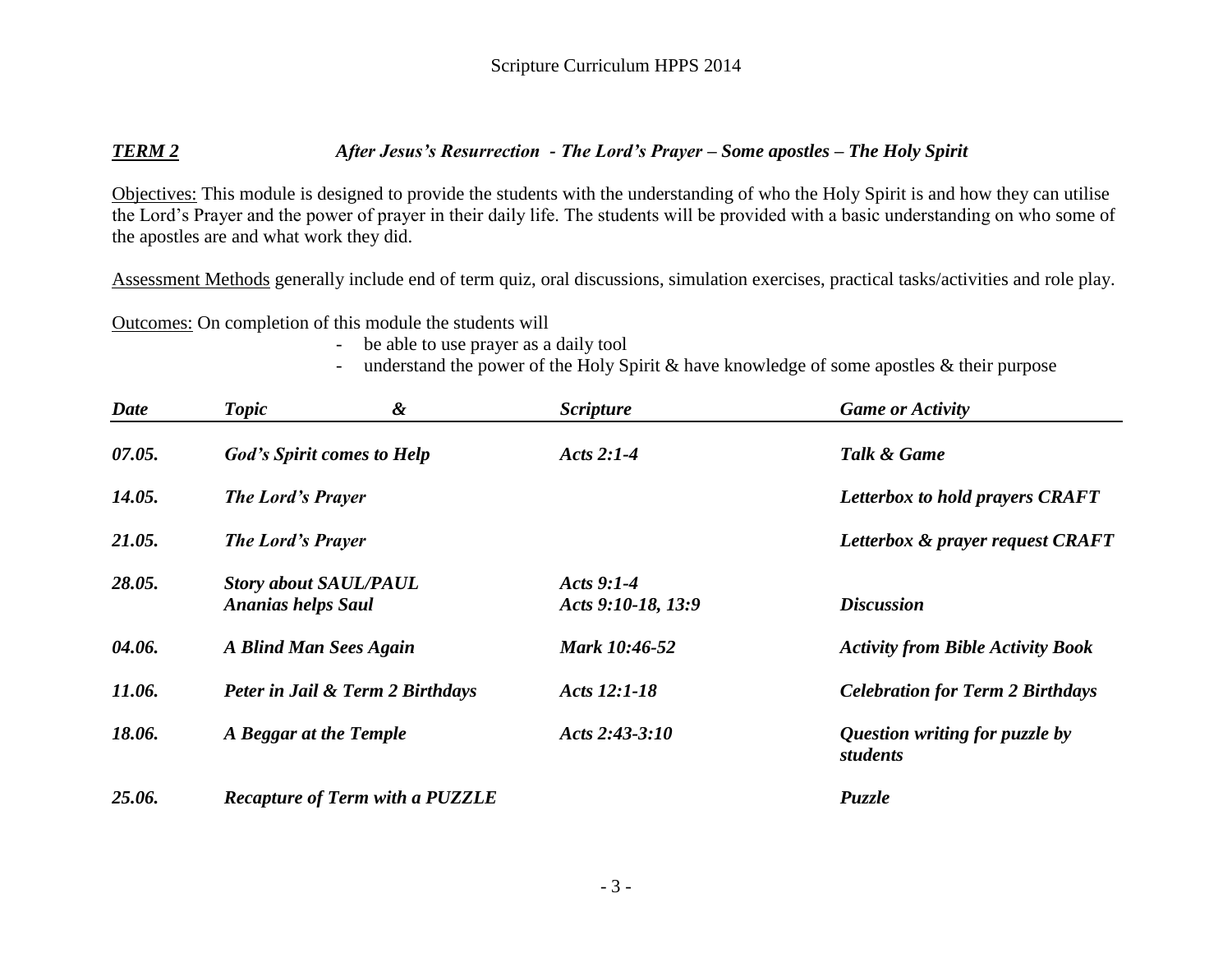## *TERM 3 Old Testament Stories*

Objectives: This module is designed to provide the students with the knowledge and understanding of some of the stories of the Old Testament and of God's existence and work on earth before Jesus' birth. The students will gain understanding on the importance of trusting God in our life.

Assessment Methods generally include end of term quiz, oral discussions, simulation exercises, practical tasks/activities and role play.

- have a basic knowledge of some of the Old Testament stories
- understand that God is the creator of all  $\&$  the importance of trusting Him

| <b>Date</b> | <b>Topic</b>                                         | & | <i>Scripture</i>      | <b>Game or Activity</b>                   |  |
|-------------|------------------------------------------------------|---|-----------------------|-------------------------------------------|--|
| 16.07.      | No Scripture as Jeff/Johanna working and Judy unwell |   |                       |                                           |  |
| 23.07.      | Quiz to re-cap last term                             |   | Discussion and Quiz   |                                           |  |
| 30.07.      | David & Goliath<br>1 Samuel 17                       |   |                       | <b>Activity from Bible Activity Book</b>  |  |
| 06.08.      | David & Goliath                                      |   | 1 Samuel 17           | Craft                                     |  |
| 13.08.      | <b>Birthday Party for term 3 Birthdays</b>           |   |                       | <b>Games</b>                              |  |
| 20.08.      | <b>Samson &amp; Delilah</b>                          |   | <b>Judges 16:1-30</b> | Craft                                     |  |
| 27.08.      | Daniel & the Lions Den<br>Daniel 6                   |   |                       | <b>Make your own Daniel story booklet</b> |  |
| 03.09.      | Daniel & the Lions Den                               |   | Daniel 6              | <b>Make your own Daniel story booklet</b> |  |
| 10.09.      | Jonah & the Whale                                    |   | Jonah 1-4             | <b>Whale Craft</b>                        |  |
| 17.09.      | <b>Jonah &amp; the Whale</b>                         |   | Jonah 1-4             | <b>Whale Origami &amp; Discussion</b>     |  |